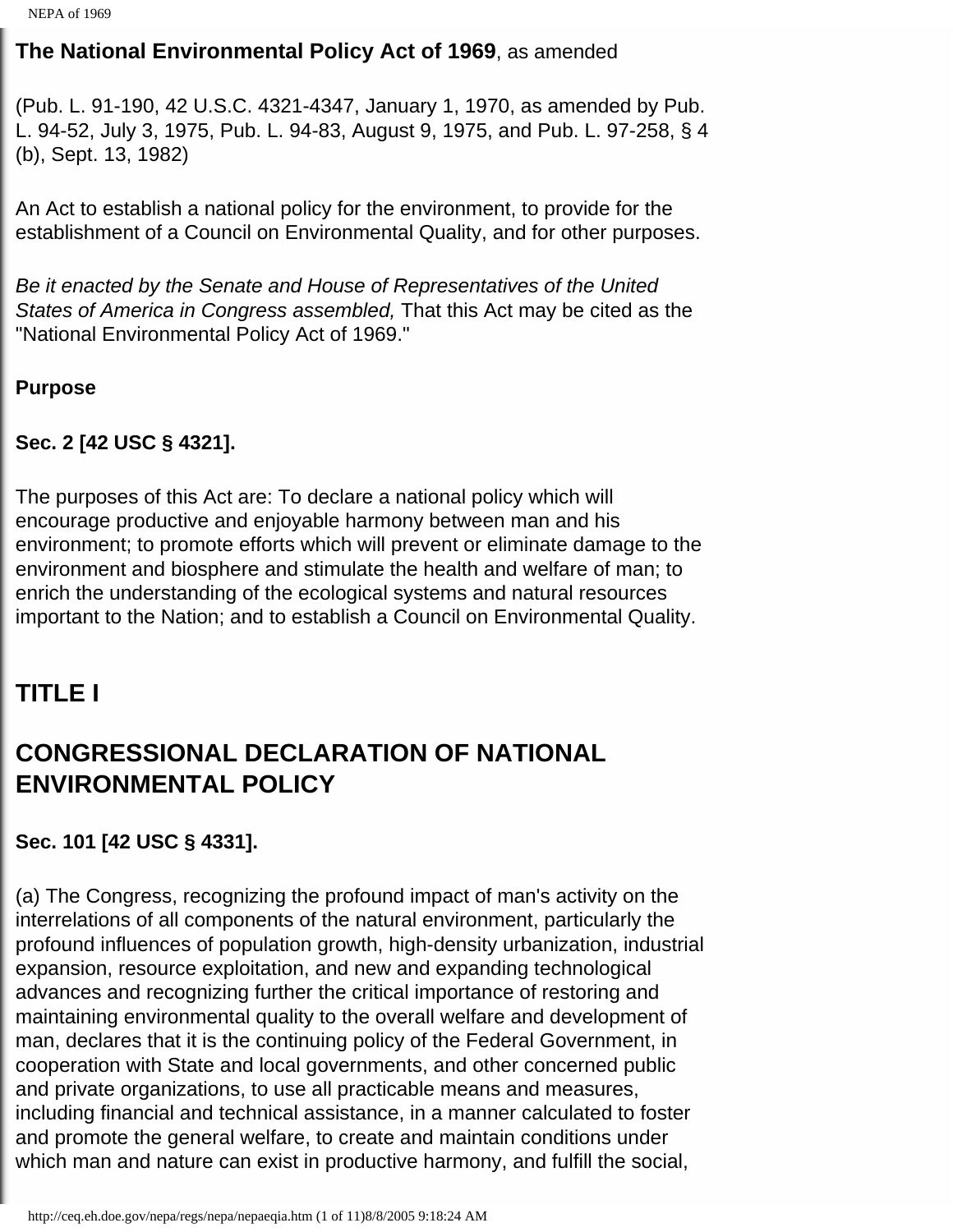economic, and other requirements of present and future generations of Americans.

(b) In order to carry out the policy set forth in this Act, it is the continuing responsibility of the Federal Government to use all practicable means, consistent with other essential considerations of national policy, to improve and coordinate Federal plans, functions, programs, and resources to the end that the Nation may --

- 1. fulfill the responsibilities of each generation as trustee of the environment for succeeding generations;
- 2. assure for all Americans safe, healthful, productive, and aesthetically and culturally pleasing surroundings;
- 3. attain the widest range of beneficial uses of the environment without degradation, risk to health or safety, or other undesirable and unintended consequences;
- 4. preserve important historic, cultural, and natural aspects of our national heritage, and maintain, wherever possible, an environment which supports diversity, and variety of individual choice;
- 5. achieve a balance between population and resource use which will permit high standards of living and a wide sharing of life's amenities; and
- 6. enhance the quality of renewable resources and approach the maximum attainable recycling of depletable resources.

(c) The Congress recognizes that each person should enjoy a healthful environment and that each person has a responsibility to contribute to the preservation and enhancement of the environment.

# **Sec. 102 [42 USC § 4332].**

The Congress authorizes and directs that, to the fullest extent possible: (1) the policies, regulations, and public laws of the United States shall be interpreted and administered in accordance with the policies set forth in this Act, and (2) all agencies of the Federal Government shall --

(A) utilize a systematic, interdisciplinary approach which will insure the integrated use of the natural and social sciences and the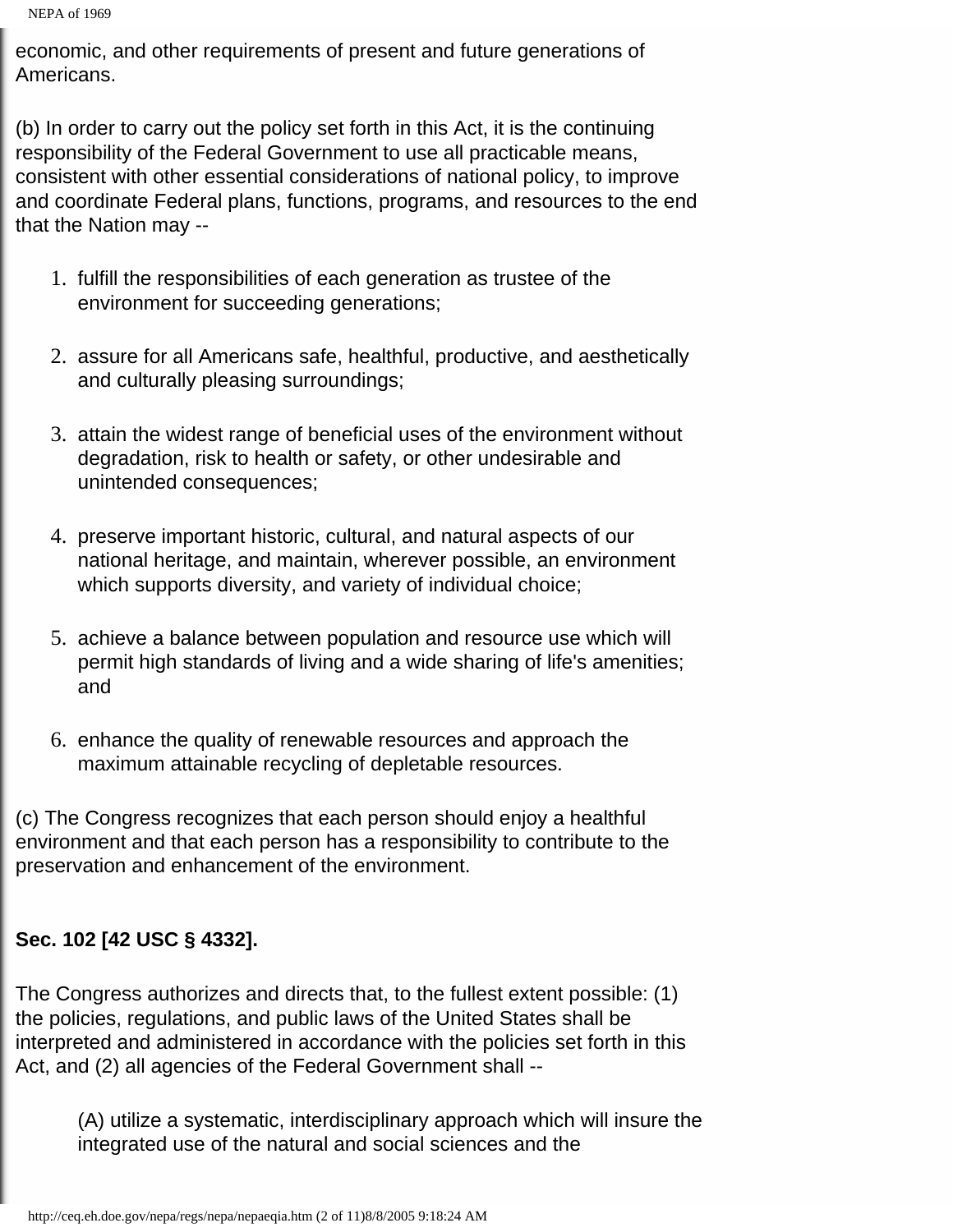environmental design arts in planning and in decisionmaking which may have an impact on man's environment;

(B) identify and develop methods and procedures, in consultation with the Council on Environmental Quality established by title II of this Act, which will insure that presently unquantified environmental amenities and values may be given appropriate consideration in decisionmaking along with economic and technical considerations;

(C) include in every recommendation or report on proposals for legislation and other major Federal actions significantly affecting the quality of the human environment, a detailed statement by the responsible official on --

(i) the environmental impact of the proposed action,

(ii) any adverse environmental effects which cannot be avoided should the proposal be implemented,

(iii) alternatives to the proposed action,

(iv) the relationship between local short-term uses of man's environment and the maintenance and enhancement of longterm productivity, and

(v) any irreversible and irretrievable commitments of resources which would be involved in the proposed action should it be implemented.

Prior to making any detailed statement, the responsible Federal official shall consult with and obtain the comments of any Federal agency which has jurisdiction by law or special expertise with respect to any environmental impact involved. Copies of such statement and the comments and views of the appropriate Federal, State, and local agencies, which are authorized to develop and enforce environmental standards, shall be made available to the President, the Council on Environmental Quality and to the public as provided by section 552 of title 5, United States Code, and shall accompany the proposal through the existing agency review processes;

(D) Any detailed statement required under subparagraph (C) after January 1, 1970, for any major Federal action funded under a program of grants to States shall not be deemed to be legally insufficient solely by reason of having been prepared by a State agency or official, if: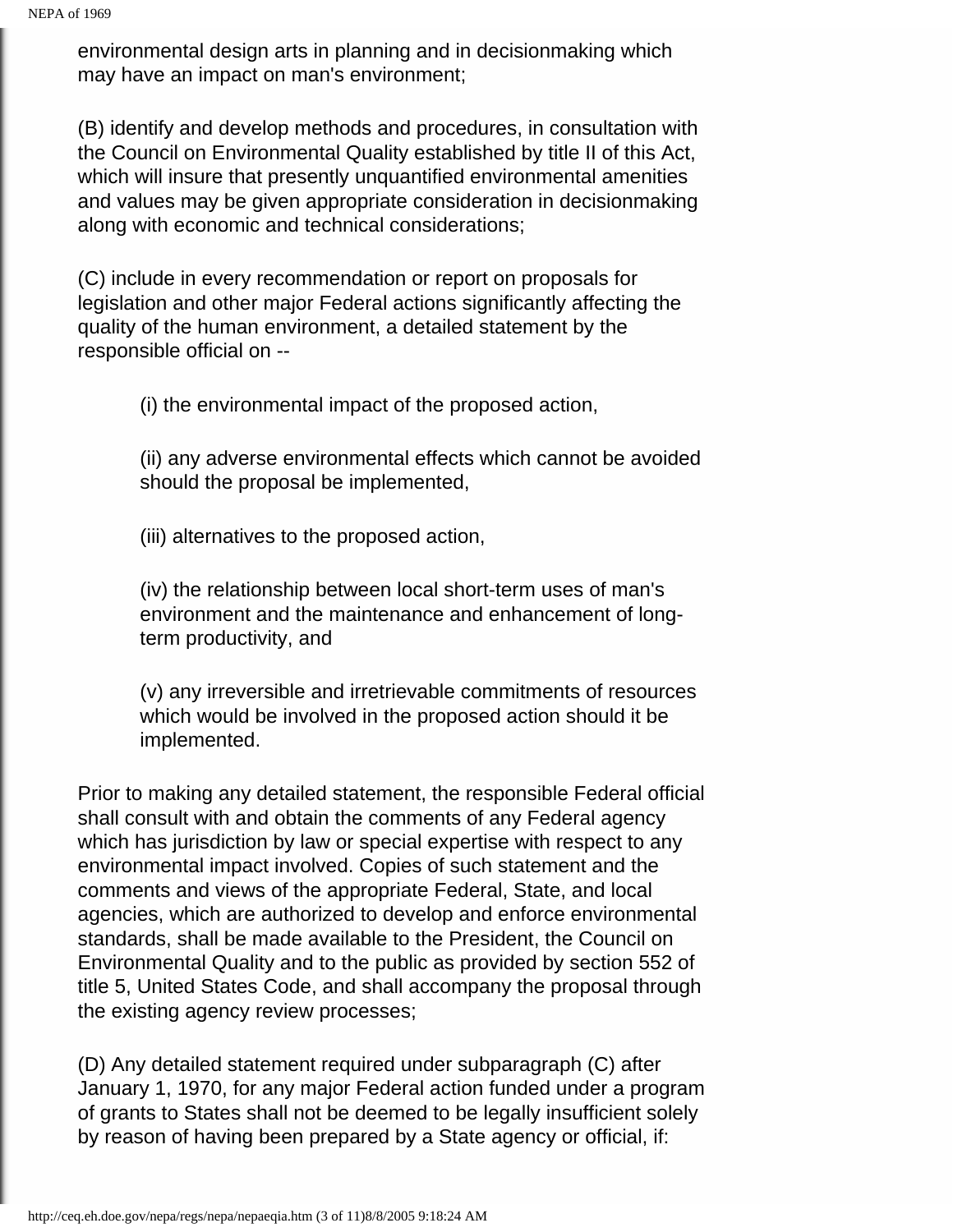(i) the State agency or official has statewide jurisdiction and has the responsibility for such action,

(ii) the responsible Federal official furnishes guidance and participates in such preparation,

(iii) the responsible Federal official independently evaluates such statement prior to its approval and adoption, and

(iv) after January 1, 1976, the responsible Federal official provides early notification to, and solicits the views of, any other State or any Federal land management entity of any action or any alternative thereto which may have significant impacts upon such State or affected Federal land management entity and, if there is any disagreement on such impacts, prepares a written assessment of such impacts and views for incorporation into such detailed statement.

The procedures in this subparagraph shall not relieve the Federal official of his responsibilities for the scope, objectivity, and content of the entire statement or of any other responsibility under this Act; and further, this subparagraph does not affect the legal sufficiency of statements prepared by State agencies with less than statewide jurisdiction.

(E) study, develop, and describe appropriate alternatives to recommended courses of action in any proposal which involves unresolved conflicts concerning alternative uses of available resources;

(F) recognize the worldwide and long-range character of environmental problems and, where consistent with the foreign policy of the United States, lend appropriate support to initiatives, resolutions, and programs designed to maximize international cooperation in anticipating and preventing a decline in the quality of mankind's world environment;

(G) make available to States, counties, municipalities, institutions, and individuals, advice and information useful in restoring, maintaining, and enhancing the quality of the environment;

(H) initiate and utilize ecological information in the planning and development of resource-oriented projects; and

(I) assist the Council on Environmental Quality established by title II of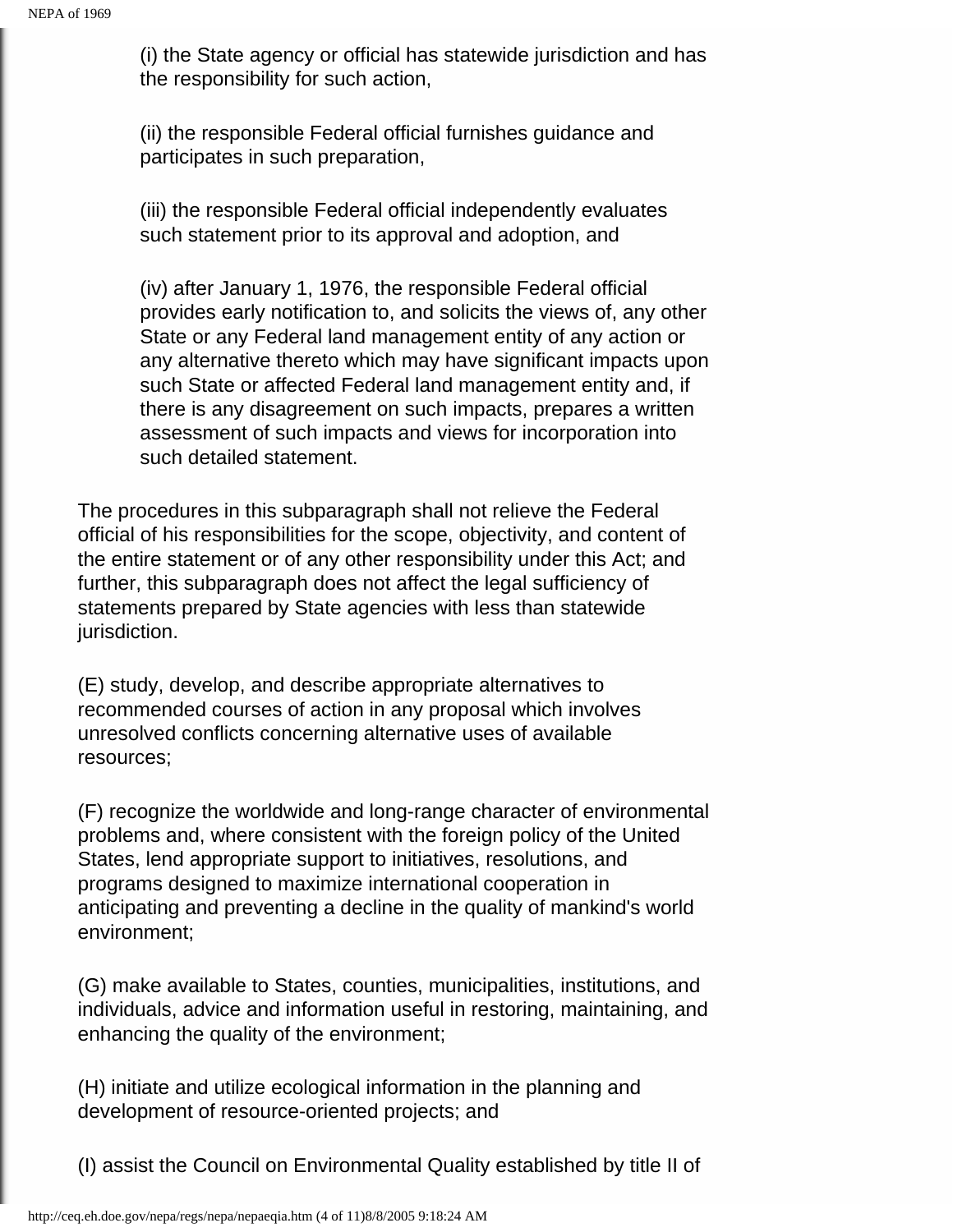this Act.

#### **Sec. 103 [42 USC § 4333].**

All agencies of the Federal Government shall review their present statutory authority, administrative regulations, and current policies and procedures for the purpose of determining whether there are any deficiencies or inconsistencies therein which prohibit full compliance with the purposes and provisions of this Act and shall propose to the President not later than July 1, 1971, such measures as may be necessary to bring their authority and policies into conformity with the intent, purposes, and procedures set forth in this Act.

## **Sec. 104 [42 USC § 4334].**

Nothing in section 102 [42 USC § 4332] or 103 [42 USC § 4333] shall in any way affect the specific statutory obligations of any Federal agency (1) to comply with criteria or standards of environmental quality, (2) to coordinate or consult with any other Federal or State agency, or (3) to act, or refrain from acting contingent upon the recommendations or certification of any other Federal or State agency.

## **Sec. 105 [42 USC § 4335].**

The policies and goals set forth in this Act are supplementary to those set forth in existing authorizations of Federal agencies.

# **TITLE II**

# **COUNCIL ON ENVIRONMENTAL QUALITY**

## **Sec. 201 [42 USC § 4341].**

The President shall transmit to the Congress annually beginning July 1, 1970, an Environmental Quality Report (hereinafter referred to as the "report") which shall set forth (1) the status and condition of the major natural, manmade, or altered environmental classes of the Nation, including, but not limited to, the air, the aquatic, including marine, estuarine, and fresh water, and the terrestrial environment, including, but not limited to, the forest, dryland, wetland, range, urban, suburban an rural environment; (2) current and foreseeable trends in the quality, management and utilization of such environments and the effects of those trends on the social, economic, and other requirements of the Nation; (3) the adequacy of available natural resources for fulfilling human and economic requirements of the Nation in the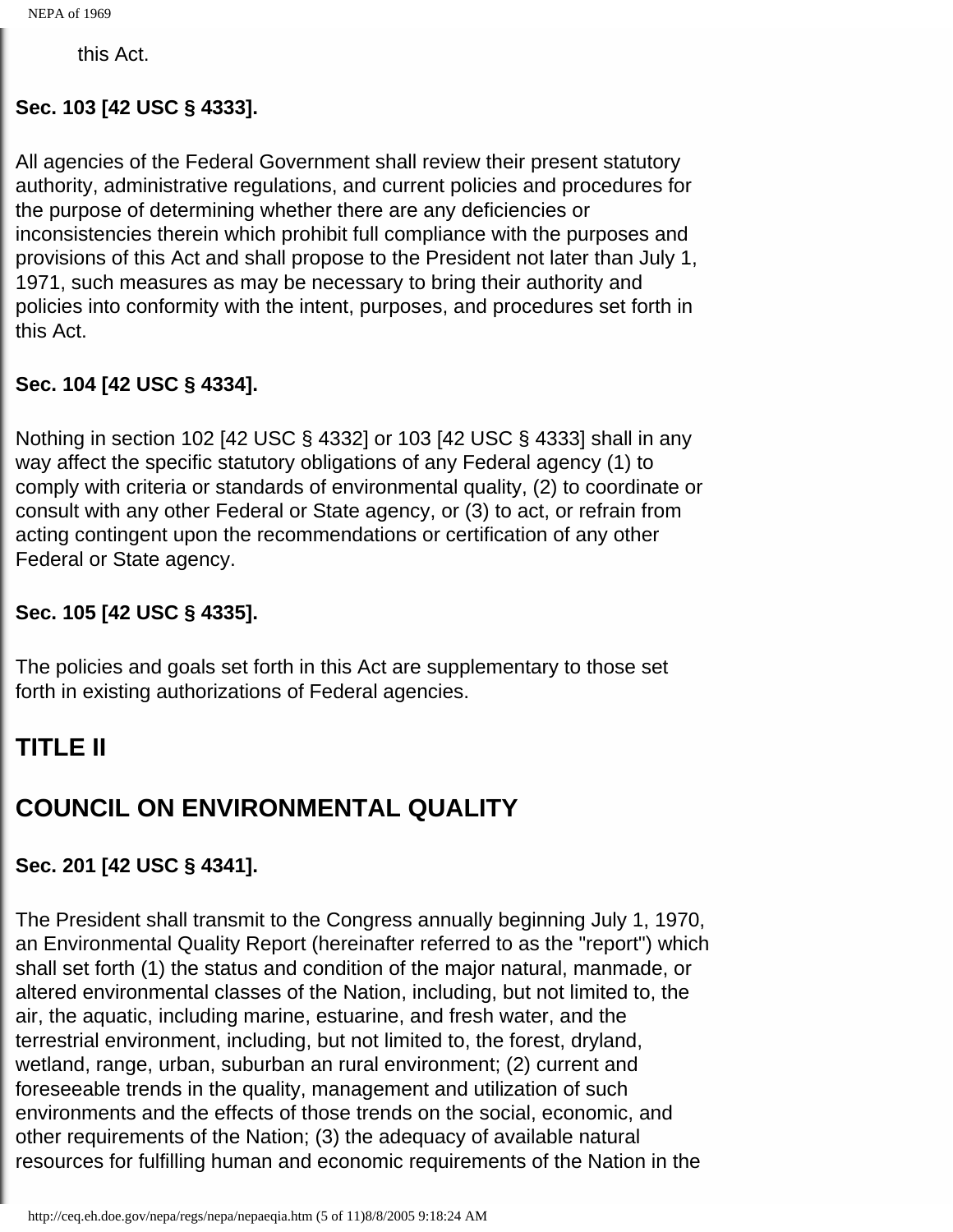NEPA of 1969

light of expected population pressures; (4) a review of the programs and activities (including regulatory activities) of the Federal Government, the State and local governments, and nongovernmental entities or individuals with particular reference to their effect on the environment and on the conservation, development and utilization of natural resources; and (5) a program for remedying the deficiencies of existing programs and activities, together with recommendations for legislation.

#### **Sec. 202 [42 USC § 4342].**

There is created in the Executive Office of the President a Council on Environmental Quality (hereinafter referred to as the "Council"). The Council shall be composed of three members who shall be appointed by the President to serve at his pleasure, by and with the advice and consent of the Senate. The President shall designate one of the members of the Council to serve as Chairman. Each member shall be a person who, as a result of his training, experience, and attainments, is exceptionally well qualified to analyze and interpret environmental trends and information of all kinds; to appraise programs and activities of the Federal Government in the light of the policy set forth in title I of this Act; to be conscious of and responsive to the scientific, economic, social, aesthetic, and cultural needs and interests of the Nation; and to formulate and recommend national policies to promote the improvement of the quality of the environment.

## **Sec. 203 [42 USC § 4343].**

(a) The Council may employ such officers and employees as may be necessary to carry out its functions under this Act. In addition, the Council may employ and fix the compensation of such experts and consultants as may be necessary for the carrying out of its functions under this Act, in accordance with section 3109 of title 5, United States Code (but without regard to the last sentence thereof).

(b) Notwithstanding section 1342 of Title 31, the Council may accept and employ voluntary and uncompensated services in furtherance of the purposes of the Council.

## **Sec. 204 [42 USC § 4344].**

It shall be the duty and function of the Council --

1. to assist and advise the President in the preparation of the Environmental Quality Report required by section 201 [42 USC § 4341] of this title;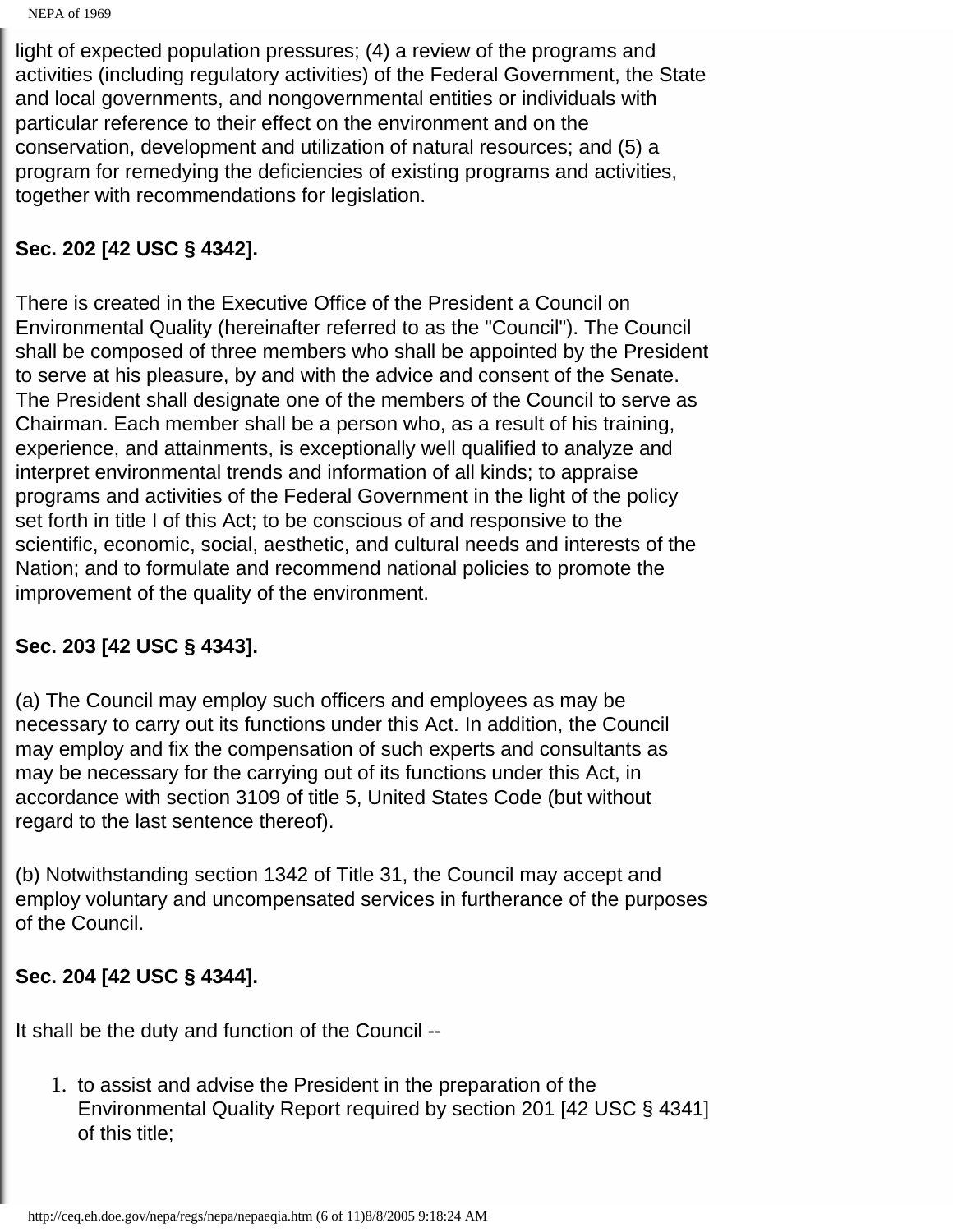NEPA of 1969

- 2. to gather timely and authoritative information concerning the conditions and trends in the quality of the environment both current and prospective, to analyze and interpret such information for the purpose of determining whether such conditions and trends are interfering, or are likely to interfere, with the achievement of the policy set forth in title I of this Act, and to compile and submit to the President studies relating to such conditions and trends;
- 3. to review and appraise the various programs and activities of the Federal Government in the light of the policy set forth in title I of this Act for the purpose of determining the extent to which such programs and activities are contributing to the achievement of such policy, and to make recommendations to the President with respect thereto;
- 4. to develop and recommend to the President national policies to foster and promote the improvement of environmental quality to meet the conservation, social, economic, health, and other requirements and goals of the Nation;
- 5. to conduct investigations, studies, surveys, research, and analyses relating to ecological systems and environmental quality;
- 6. to document and define changes in the natural environment, including the plant and animal systems, and to accumulate necessary data and other information for a continuing analysis of these changes or trends and an interpretation of their underlying causes;
- 7. to report at least once each year to the President on the state and condition of the environment; and
- 8. to make and furnish such studies, reports thereon, and recommendations with respect to matters of policy and legislation as the President may request.

## **Sec. 205 [42 USC § 4345].**

In exercising its powers, functions, and duties under this Act, the Council shall --

1. consult with the Citizens' Advisory Committee on Environmental Quality established by Executive Order No. 11472, dated May 29, 1969, and with such representatives of science, industry, agriculture, labor, conservation organizations, State and local governments and other groups, as it deems advisable; and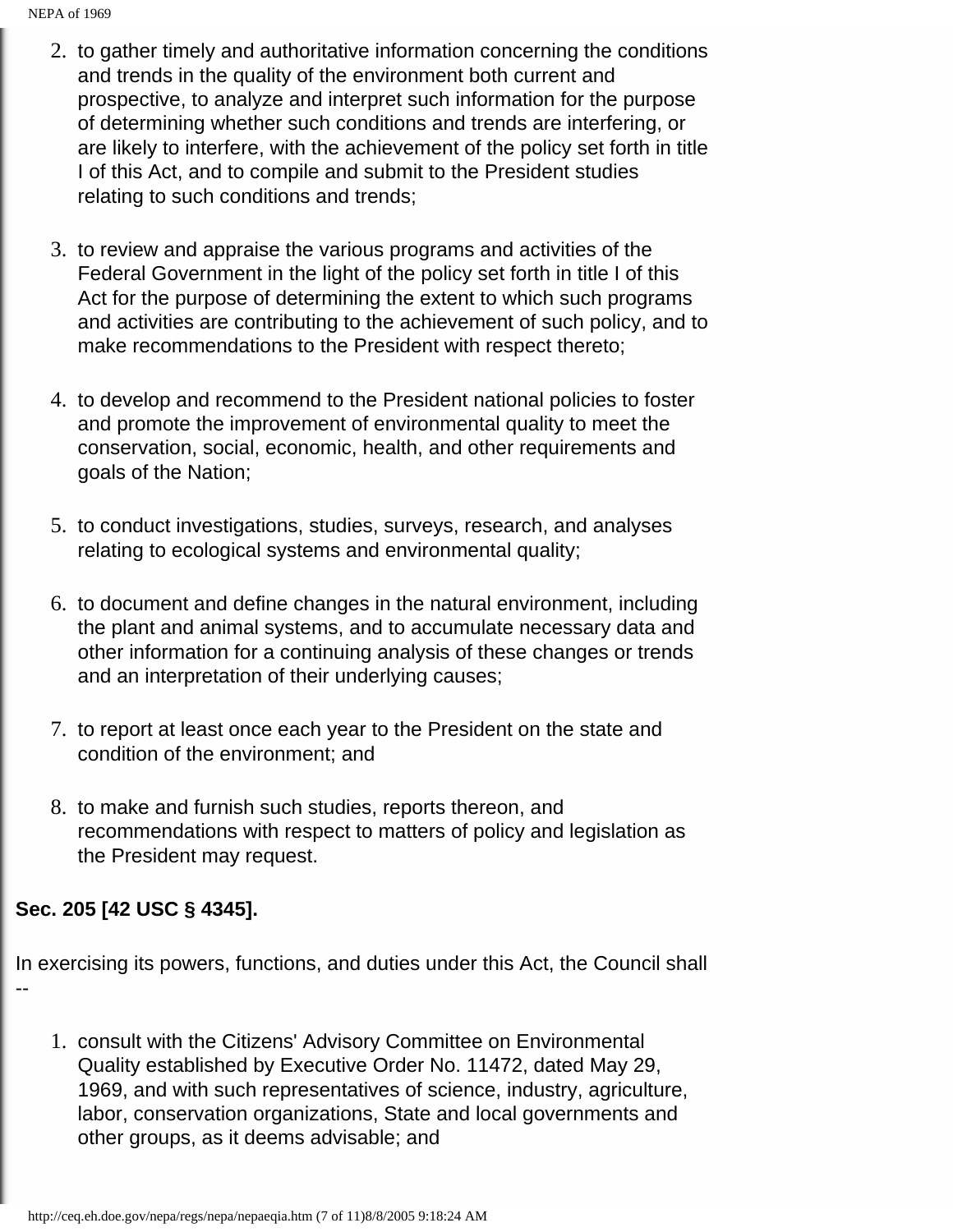2. utilize, to the fullest extent possible, the services, facilities and information (including statistical information) of public and private agencies and organizations, and individuals, in order that duplication of effort and expense may be avoided, thus assuring that the Council's activities will not unnecessarily overlap or conflict with similar activities authorized by law and performed by established agencies.

## **Sec. 206 [42 USC § 4346].**

Members of the Council shall serve full time and the Chairman of the Council shall be compensated at the rate provided for Level II of the Executive Schedule Pay Rates [5 USC § 5313]. The other members of the Council shall be compensated at the rate provided for Level IV of the Executive Schedule Pay Rates [5 USC § 5315].

## **Sec. 207 [42 USC § 4346a].**

The Council may accept reimbursements from any private nonprofit organization or from any department, agency, or instrumentality of the Federal Government, any State, or local government, for the reasonable travel expenses incurred by an officer or employee of the Council in connection with his attendance at any conference, seminar, or similar meeting conducted for the benefit of the Council.

#### **Sec. 208 [42 USC § 4346b].**

The Council may make expenditures in support of its international activities, including expenditures for: (1) international travel; (2) activities in implementation of international agreements; and (3) the support of international exchange programs in the United States and in foreign countries.

## **Sec. 209 [42 USC § 4347].**

There are authorized to be appropriated to carry out the provisions of this chapter not to exceed \$300,000 for fiscal year 1970, \$700,000 for fiscal year 1971, and \$1,000,000 for each fiscal year thereafter.

**The Environmental Quality Improvement Act**, as amended (Pub. L. No. 91- 224, Title II, April 3, 1970; Pub. L. No. 97-258, September 13, 1982; and Pub. L. No. 98-581, October 30, 1984.

#### **42 USC § 4372.**

(a) There is established in the Executive Office of the President an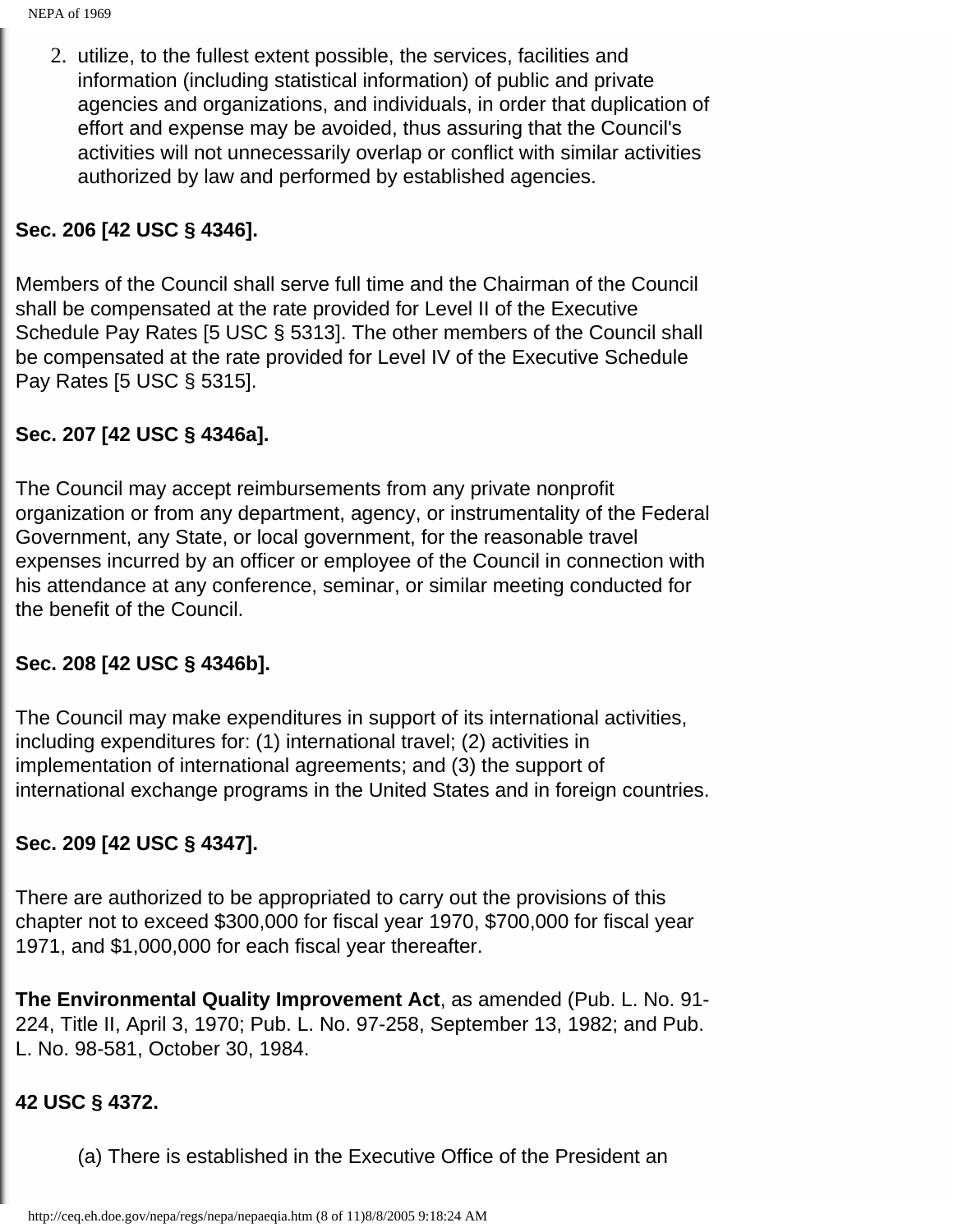office to be known as the Office of Environmental Quality (hereafter in this chapter referred to as the "Office"). The Chairman of the Council on Environmental Quality established by Public Law 91-190 shall be the Director of the Office. There shall be in the Office a Deputy Director who shall be appointed by the President, by and with the advice and consent of the Senate.

(b) The compensation of the Deputy Director shall be fixed by the President at a rate not in excess of the annual rate of compensation payable to the Deputy Director of the Office of Management and Budget.

(c) The Director is authorized to employ such officers and employees (including experts and consultants) as may be necessary to enable the Office to carry out its functions ;under this chapter and Public Law 91- 190, except that he may employ no more than ten specialists and other experts without regard to the provisions of Title 5, governing appointments in the competitive service, and pay such specialists and experts without regard to the provisions of chapter 51 and subchapter III of chapter 53 of such title relating to classification and General Schedule pay rates, but no such specialist or expert shall be paid at a rate in excess of the maximum rate for GS-18 of the General Schedule under section 5332 of Title 5.

(d) In carrying out his functions the Director shall assist and advise the President on policies and programs of the Federal Government affecting environmental quality by --

- 1. providing the professional and administrative staff and support for the Council on Environmental Quality established by Public Law 91- 190;
- 2. assisting the Federal agencies and departments in appraising the effectiveness of existing and proposed facilities, programs, policies, and activities of the Federal Government, and those specific major projects designated by the President which do not require individual project authorization by Congress, which affect environmental quality;
- 3. reviewing the adequacy of existing systems for monitoring and predicting environmental changes in order to achieve effective coverage and efficient use of research facilities and other resources;
- 4. promoting the advancement of scientific knowledge of the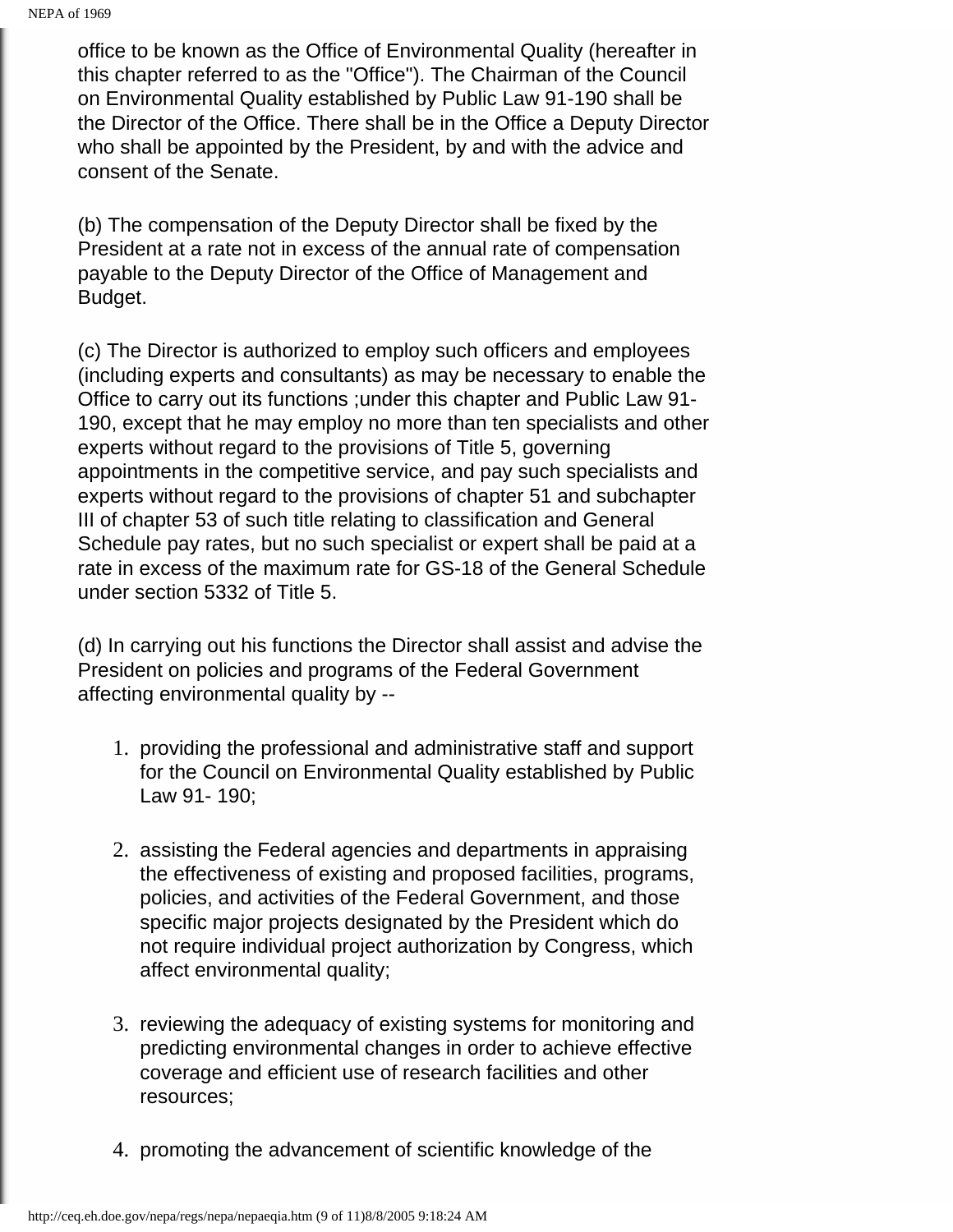effects of actions and technology on the environment and encouraging the development of the means to prevent or reduce adverse effects that endanger the health and well-being of man;

- 5. assisting in coordinating among the Federal departments and agencies those programs and activities which affect, protect, and improve environmental quality;
- 6. assisting the Federal departments and agencies in the development and interrelationship of environmental quality criteria and standards established throughout the Federal Government;
- 7. collecting, collating, analyzing, and interpreting data and information on environmental quality, ecological research, and evaluation.

(e) The Director is authorized to contract with public or private agencies, institutions, and organizations and with individuals without regard to section 3324(a) and (b) of Title 31 and section 5 of Title 41 in carrying out his functions.

**42 USC § 4373.** Each Environmental Quality Report required by Public Law 91-190 shall, upon transmittal to Congress, be referred to each standing committee having jurisdiction over any part of the subject matter of the Report.

**42 USC § 4374.** There are hereby authorized to be appropriated for the operations of the Office of Environmental Quality and the Council on Environmental Quality not to exceed the following sums for the following fiscal years which sums are in addition to those contained in Public Law 91- 190:

(a) \$2,126,000 for the fiscal year ending September 30, 1979.

(b) \$3,000,000 for the fiscal years ending September 30, 1980, and September 30, 1981.

(c) \$44,000 for the fiscal years ending September 30, 1982, 1983, and 1984.

(d) \$480,000 for each of the fiscal years ending September 30, 1985 and 1986.